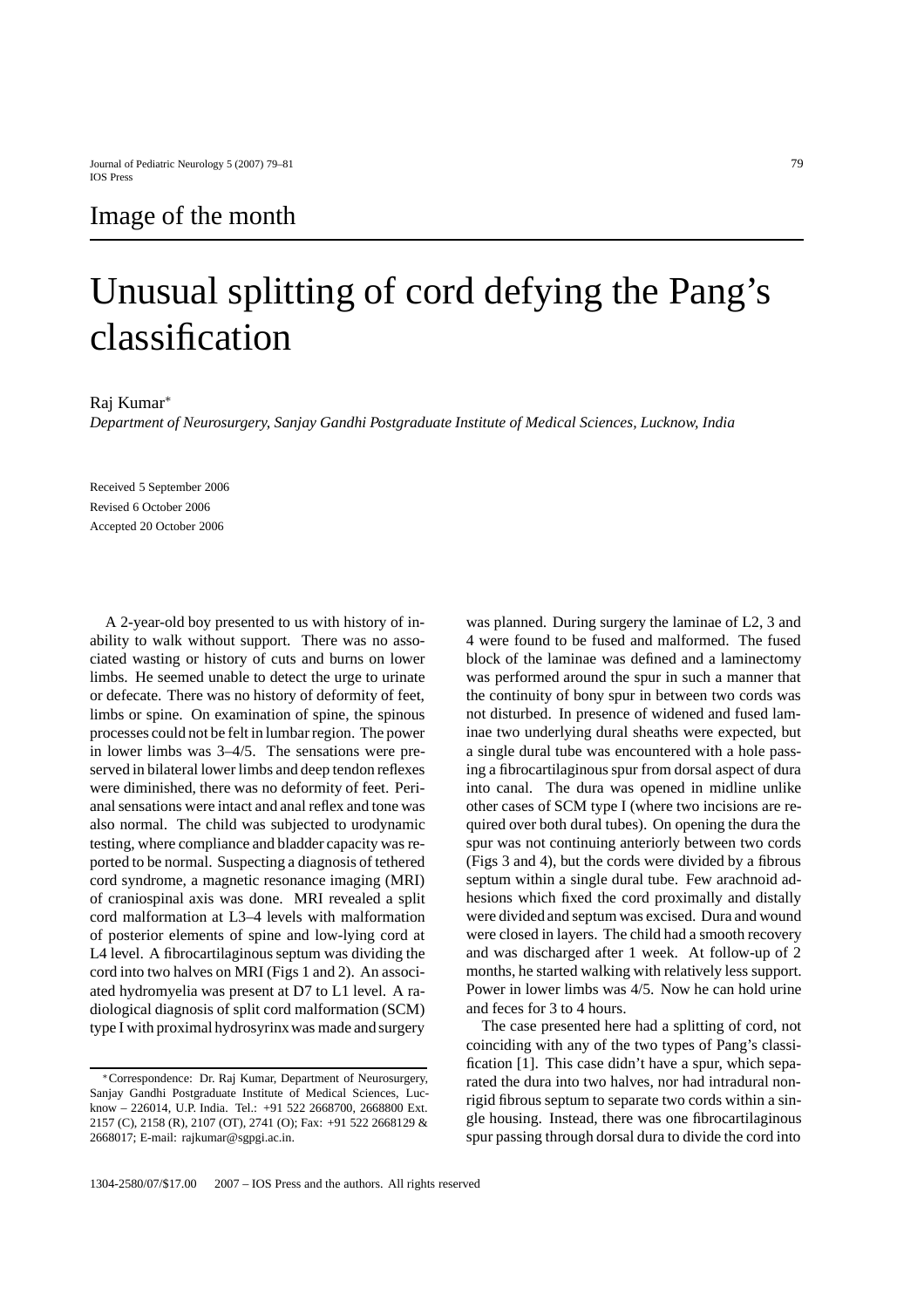

Fig. 1. MRI sagittal section showing proximal hydrosyrinx at D7 and L1 level and distal splitting of cord at L3–4 level.



Fig. 2. MRI axial section showing two hemicords divided by a bony spur.

two halves. The spur was limited dorsally between two cords and it was not joining anteriorly with vertebral bodies. The posterior dural defect was also small, just enough to pass the spur. Hence, the SCM in this child was different from any other case of SCM, but most



Fig. 3. Intraoperative photograph showing a fibrocartilaginous spur penetrating the dorsal dura.

probably it can be grouped with Pang's type I. Very few cases of such unique splitting of cord are reported in literature [2,3]. Hence the splitting of cord in this case was neither classical of Pang's type I (cord splitting into two halves by bony spur, when two cords lie in two separate dural tubes) nor of type II (splitting of cord into two halves by fibrous septum, both cords present in single dural tube) but it was a mixed picture of both. Mahapatra et al. [4] had classified SCMs into further subtypes depending on the location of bony spur septum in relation to the two halves of cords: Ia, a bone spur in the center with an equally duplicated cord above and below the spur; Ib, a bone spur at the superior pole with no space above it and a large duplicated cord lower down; Ic, a bone spur of the lower pole with a large duplicated cord above; and Id, a bone spur straddling the bifurcation with no space above or below the spur. Type II SCM is characterized by a fibrous or membranous spur causing the split and leading to two hemicords in a single dural sleeve, and type III is characterized by a combined membranous-bone